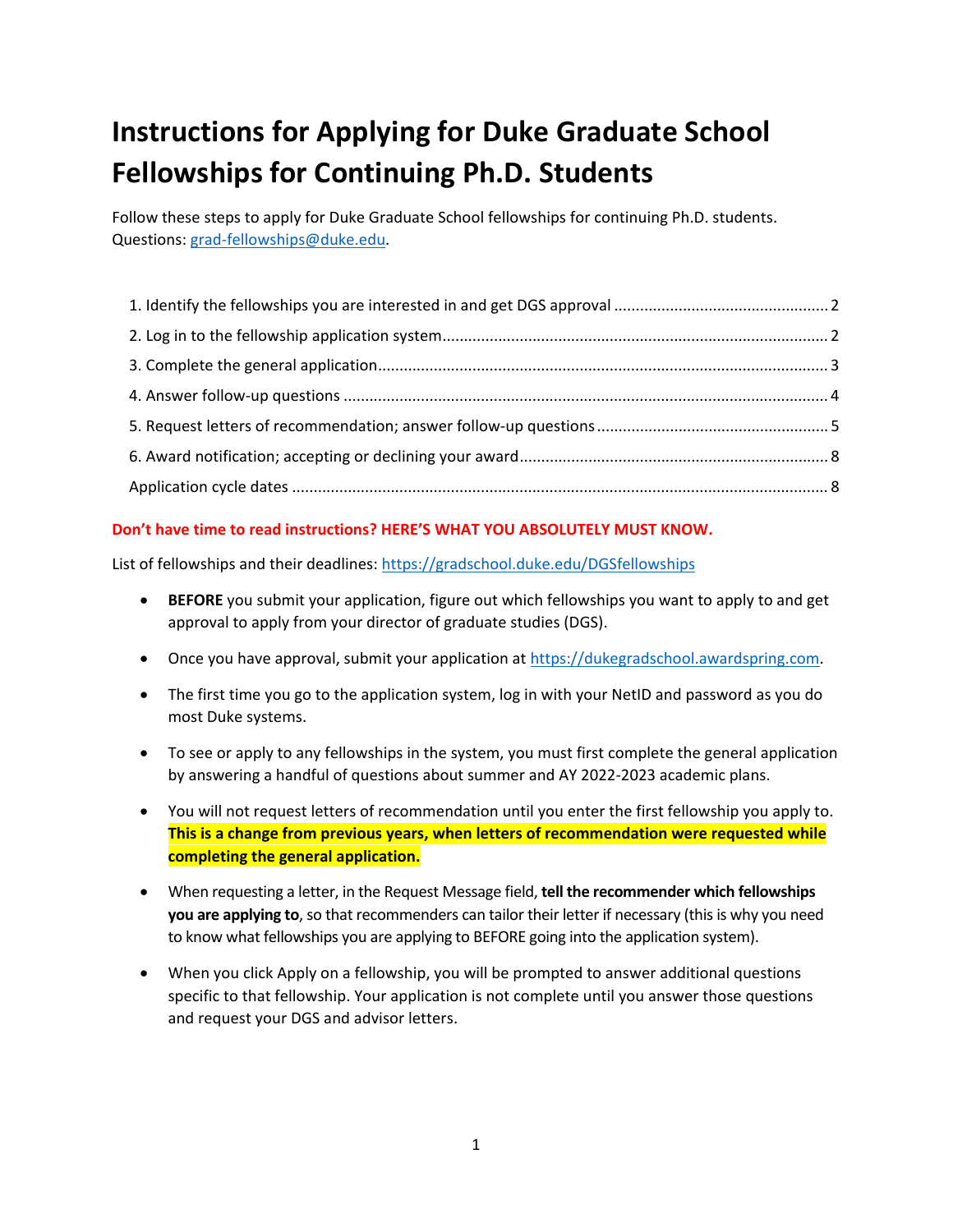# <span id="page-1-0"></span>**1. Identify the fellowships you are interested in and get DGS approval**

You can find the list of available fellowships at [https://gradschool.duke.edu/DGSfellowships.](https://gradschool.duke.edu/DGSfellowships) Click on each fellowship to see eligibility criteria and application material.

**Note that many of these fellowships require you to first obtain approval from your program before submitting an application. These are indicated in the list of fellowships. Check with your director of graduate studies (DGS) about your program's internal approval process.**

• DGS by program: **<https://gradschool.duke.edu/sites/default/files/documents/DGS-DGSA.pdf>**

You should know which fellowships you intend to apply to and obtain approval **BEFORE** going to The Graduate School's fellowship system to submit your application (see steps 2-5). You will need to include them in the message you will send to your DGS and dissertation committee chair to request letters of recommendation.

### <span id="page-1-1"></span>**2. Log in to the fellowship application system**

Go to the fellowship application system at **[https://dukegradschool.awardspring.com.](https://dukegradschool.awardspring.com/)**

Click "Sign In With Your School Account" and log in with your NetID and password.

|                 | <b>Sign In with Your School Account</b> |  |
|-----------------|-----------------------------------------|--|
|                 | Administrators, Donors & Reviewers      |  |
| <b>Username</b> |                                         |  |
|                 |                                         |  |
| Password        |                                         |  |
|                 |                                         |  |
| Sign In         |                                         |  |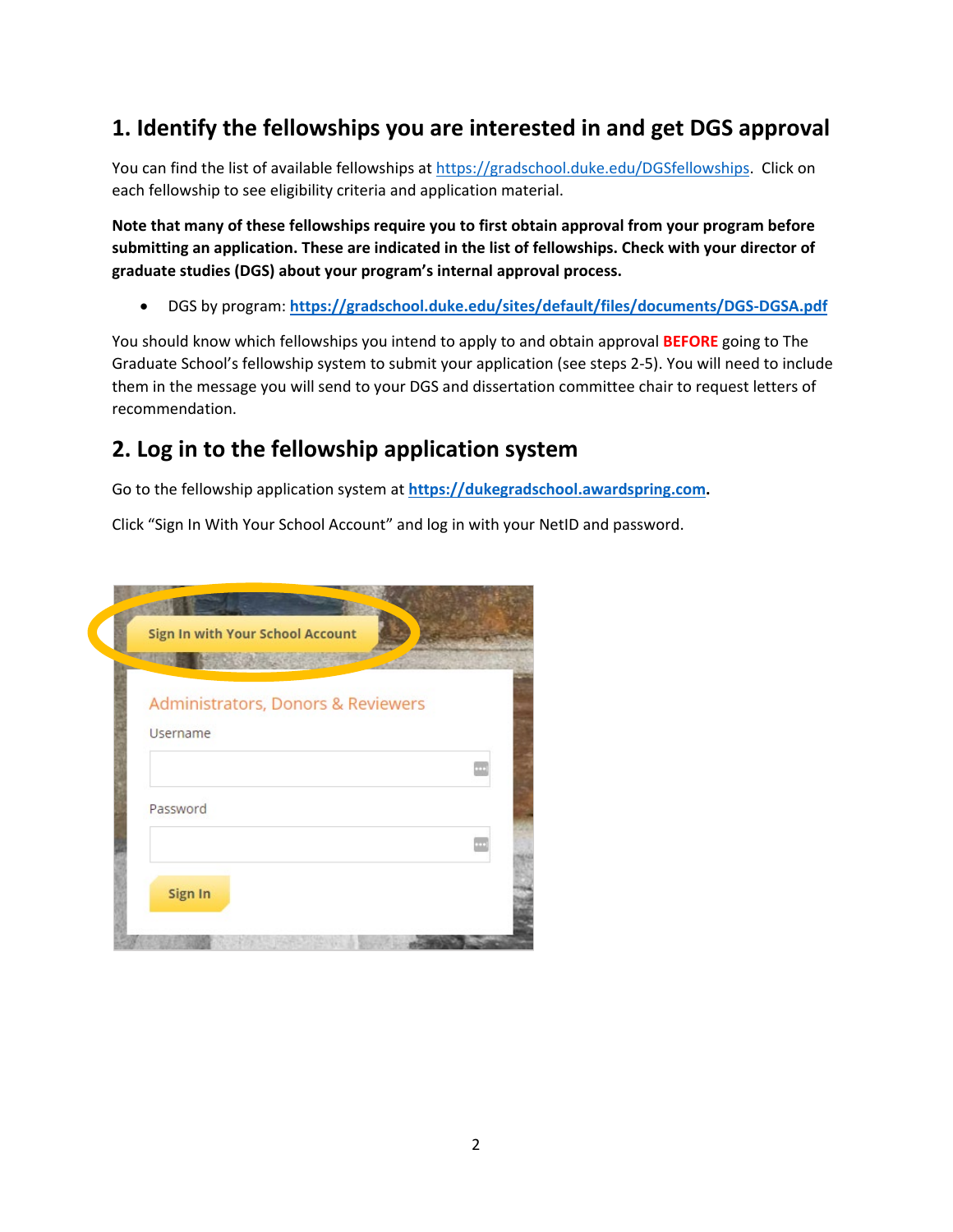# <span id="page-2-0"></span>**3. Complete the general application**

After you sign in, you will be at your dashboard. You will see a prompt to complete your general application, Start Application.

| <b>Dashboard</b>         | Welcome,                 |                             |
|--------------------------|--------------------------|-----------------------------|
| <b>AL</b> Scholarships   | 0% COMPLETE              |                             |
| <b>Application</b><br>౹⋑ | <b>Start Application</b> | 1 Item requiring completion |

The application is a short questionnaire that collects information to help determine your eligibility for certain awards. **You must complete this application before you can see the list of fellowships and apply.**

Click the yellow "Start Application" button or the "Application" tab on the left to go to your application. Your progress is automatically saved. You can leave and return at a later time to complete your application.

As part of the application, you will be asked to upload your CV and a copy of your current Duke transcript, which can be requested in DukeHub, and answer a series of questions regarding your plans for the upcoming summer and following academic year.

| Will you (or do you expect to) have passed your preliminary exam by the<br>end of Spring 2022 semester?<br>Yes<br><b>No</b>                                                                                                                                                                                              |
|--------------------------------------------------------------------------------------------------------------------------------------------------------------------------------------------------------------------------------------------------------------------------------------------------------------------------|
| Do you plan to make any domestic or international trips to conduct<br>dissertation research during the summer of 2022 or the 2022-2023<br>academic year? (Check all that apply).<br>Domestic<br>International<br>I do not plan to travel for my dissertation research during<br>summer 22 or the 2022-2023 academic year |
| Do you expect to spend the majority of your time during the 2022-2023<br>academic year writing your dissertation, i.e. do you anticipate you will be<br>in your LAST year of your degree in AY 22-23?<br>Yes<br>No                                                                                                       |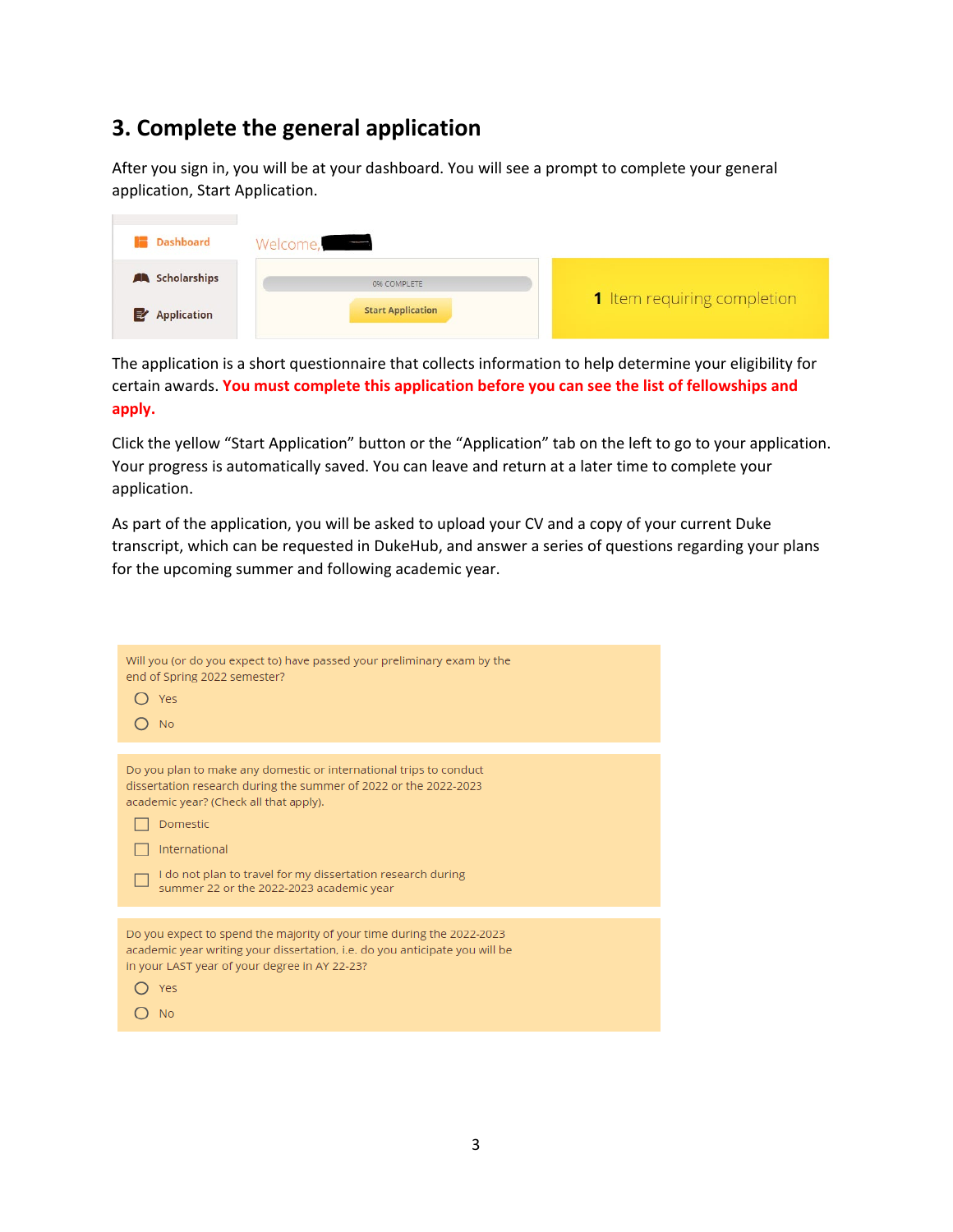| Do you expect to spend the majority of your time during the 2022-2023<br>academic year conducting research for your dissertation, i.e. you<br>anticipate you will NOT be in the last year of your degree in AY 22-23?<br>Yes<br><b>No</b> |
|-------------------------------------------------------------------------------------------------------------------------------------------------------------------------------------------------------------------------------------------|
|                                                                                                                                                                                                                                           |
| Do you expect to be fully funded for summer 2022 on either a research<br>project or external fellowship or internship?<br>Yes<br><b>No</b>                                                                                                |
|                                                                                                                                                                                                                                           |
| Upload a PDF of your CV.<br><b>Upload File</b>                                                                                                                                                                                            |
|                                                                                                                                                                                                                                           |
| Upload a PDF copy of your current Duke transcript or DukeHub report.<br><b>Upload File</b>                                                                                                                                                |

Once you have answered these questions and uploaded a PDF of your CV and Duke transcript, which can be downloaded from DukeHub, please submit the application by pressing this button once it has turned yellow:



## <span id="page-3-0"></span>**4. Answer follow-up questions**

After you click Submit Application, you will see a list of available fellowships on your dashboard. You can filter this list to see only what you are qualified for (based on the information pre-loaded into AwardSpring for all students and your answers on the application), what you have applied to, etc.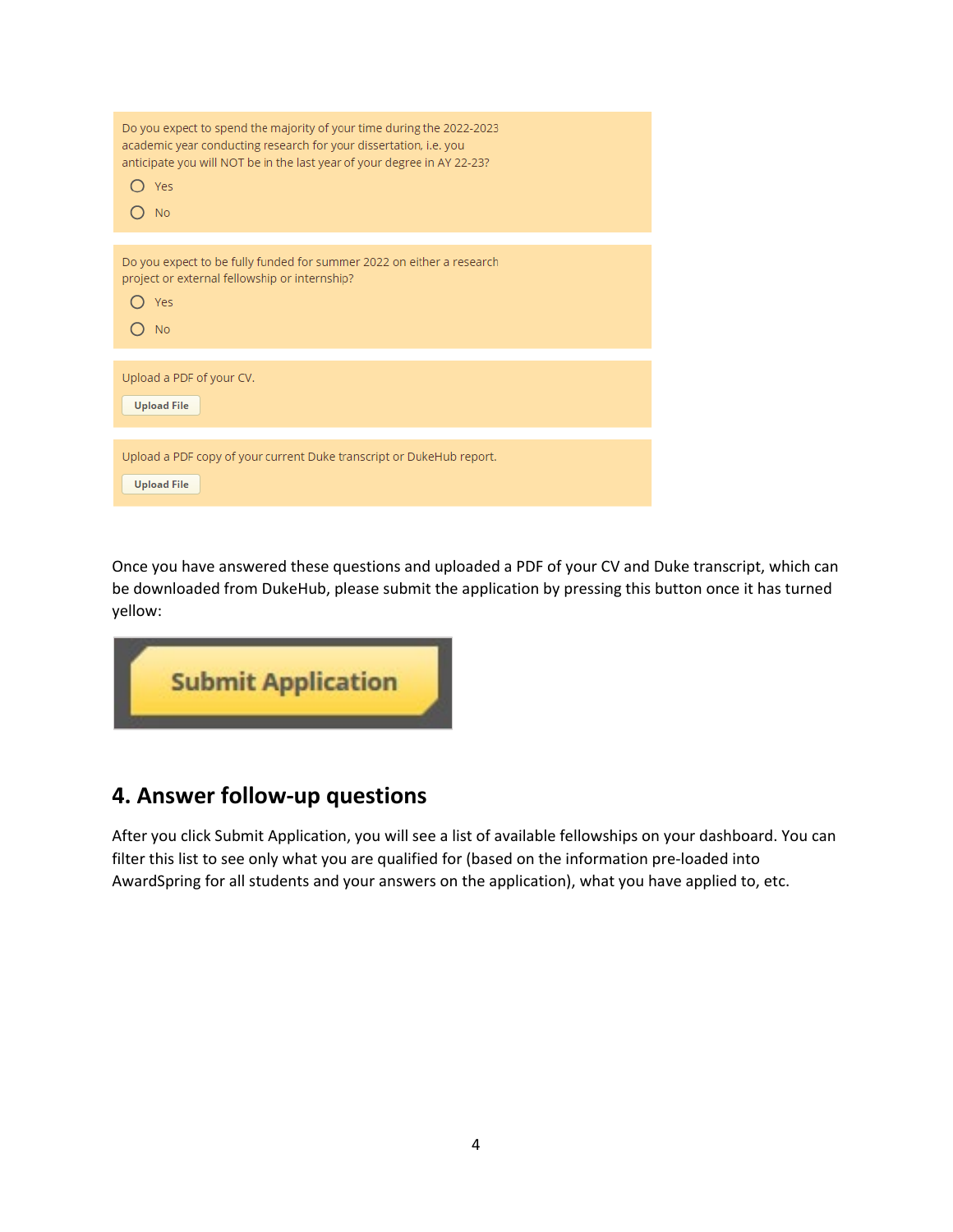#### Scholarships

| Filter $\blacktriangledown$ |                |                       |
|-----------------------------|----------------|-----------------------|
| Applied                     | $Award \oplus$ | Deadline $\hat{\div}$ |
| Qualified                   |                |                       |
| Not Qualified               | N/A            | 酾<br>Due Nov 12, 2021 |
| Awarded                     |                |                       |
| Denied                      | N/A            | 匾<br>Due Nov 12, 2021 |

The fellowships that you are qualified for will have a "Complete Follow-Up" button. Click this button for the fellowships that you want to apply to.



## <span id="page-4-0"></span>**5. Request letters of recommendation; answer follow-up questions**

In the first fellowship you apply to you will be asked to indicate if you have received your DGS's approval to apply for this award and to submit your DGS and Faculty Advisor Letter of Recommendation requests.

**The letter of recommendation request, and the letters once they are uploaded, will be shared across all your applications so you only need to request your letters once.**

**Each recommender should write only one letter for the competitive fellowships**, no matter how many fellowships you are applying to. Recommenders may, if they wish, include sections in their letter that speak to specific fellowships.

**EXCEPTION:** If you are applying for a COVID Funding Extension your faculty advisor is required to submit a **SEPARATE** statement of support, attesting to your circumstances and COVID impact on your degree progress. There is a separate request in that application, and any letter your advisors uploads for a competitive fellowship application will not be applied to the COVID Funding Extension application.

1. In the "DGS letter of recommendation request" tab in the application, enter a recommender's name and email.

2. In the Message to Recipient field type a short message to the recommender. **List the fellowships you are applying to,** so that your recommender can tailor their letter to speak to those fellowships if necessary (this is why you need to know what fellowships you are applying to BEFORE going into the application system). This message will be part of the email that goes to the recommender, along with additional instructions.

3. Click the Send Request button.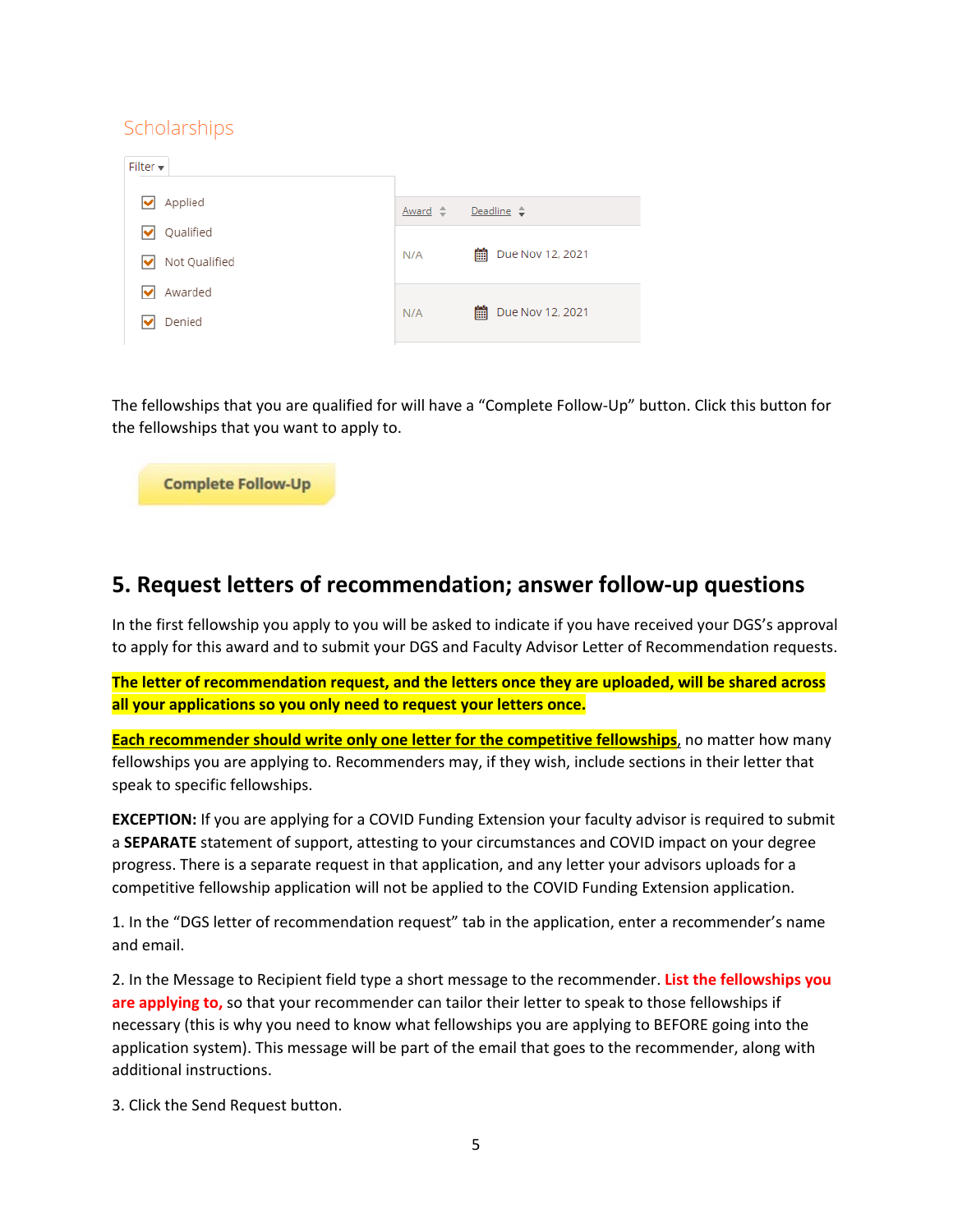4. Go to the "Faculty Advisor letter of recommendation" request form and repeat steps 1-3.

5. Your letter requests are displayed in the right column of this page. When a recommender has submitted a letter, the letter's status will change from "Pending" to "Submitted."

| Your DGS must provide a letter of recommendation for all competitive fellowship applications.                                                                                                                            |  |  |
|--------------------------------------------------------------------------------------------------------------------------------------------------------------------------------------------------------------------------|--|--|
| If you are applying for a fellowship that limits the number of nominees per department, the DGS should rank<br>you in the letter of recommendation compared to the other nominees for the fellowship in your department. |  |  |
| You can edit the Message to Recipient field, if you wish to send a personalized message to your<br>recommender.                                                                                                          |  |  |
|                                                                                                                                                                                                                          |  |  |
| Recipient First Name                                                                                                                                                                                                     |  |  |
| lohm                                                                                                                                                                                                                     |  |  |
| Recipient Last Name                                                                                                                                                                                                      |  |  |
| Doe                                                                                                                                                                                                                      |  |  |
| Recipient Email                                                                                                                                                                                                          |  |  |
| john.doe@duke.edu                                                                                                                                                                                                        |  |  |
| Message to Recipient                                                                                                                                                                                                     |  |  |
|                                                                                                                                                                                                                          |  |  |
| Dear Dr. Doe,                                                                                                                                                                                                            |  |  |
| I am applying for the Webb, Stern, and International Dissertation travel fellowship. Would<br>you please provide a letter of recommendation.                                                                             |  |  |
| Thank you.                                                                                                                                                                                                               |  |  |
| If you have any questions of concerns, please contact grad-fellowships@duke.edu                                                                                                                                          |  |  |
| <b>Send Request</b>                                                                                                                                                                                                      |  |  |

Each fellowship has additional questions, such as asking for fellowship-specific documents like personal statements and research travel budgets. Once you click "Complete Follow-Up", you will see the questions specific to that fellowship. Answer them and click "Submit Application" to apply for that fellowship. **You must answer all of these questions to complete your application.**

**Below are examples of the fellowship-specific questions you will see, depending on which fellowships to which you apply.**

| Did your director of graduate studies give you approval to apply for the Summer Research Fellowship<br>for Third-Year Ph.D. Students and Beyond? (If you have not received approval from your DGS, you<br>will not be considered for this award.) |  |
|---------------------------------------------------------------------------------------------------------------------------------------------------------------------------------------------------------------------------------------------------|--|
| Yes                                                                                                                                                                                                                                               |  |
| No                                                                                                                                                                                                                                                |  |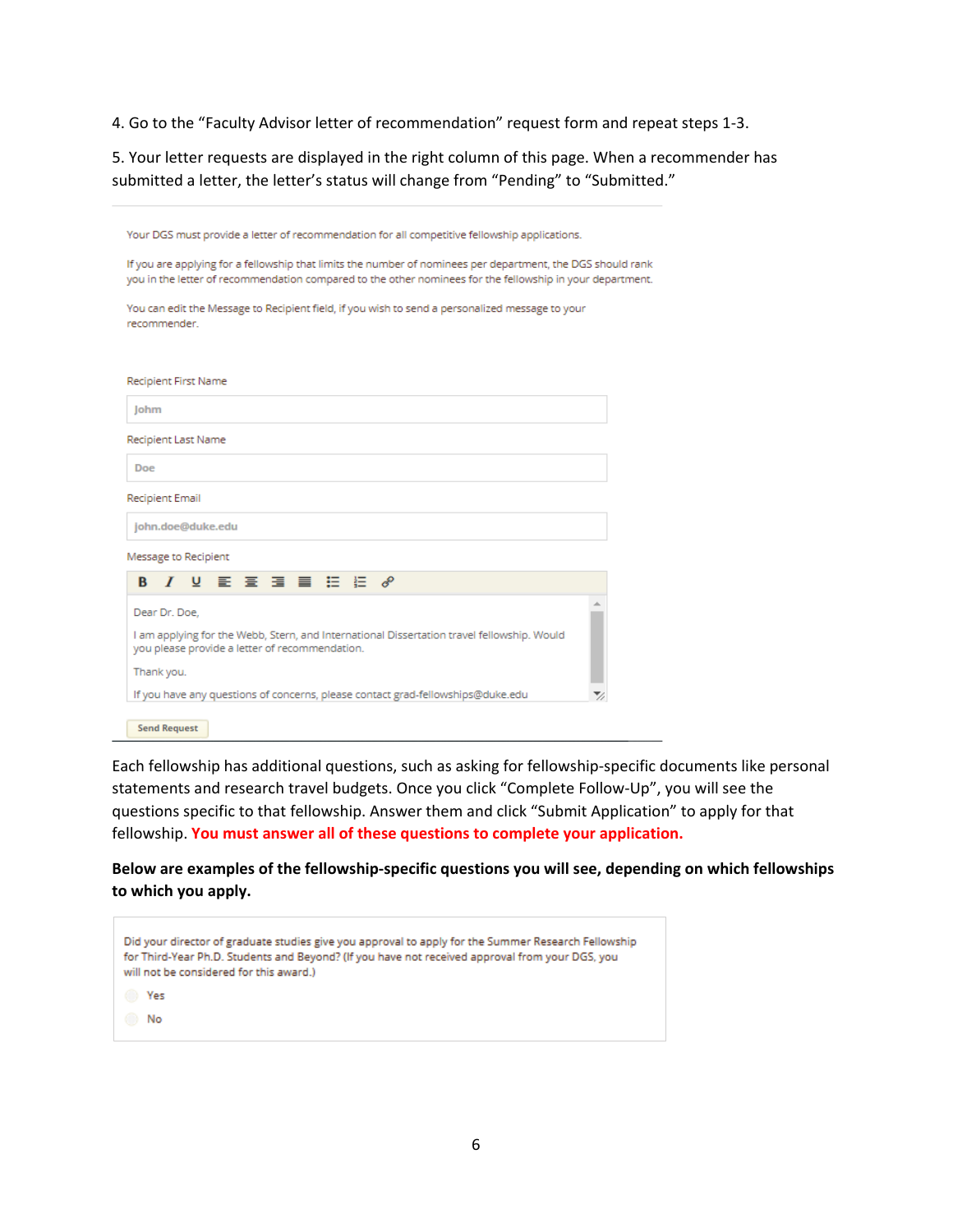|                    | Will you have completed your home department's required teaching or TA duties/assignments<br>before the start of the term in which you will receive this award?                                                                                                                                                                                                                        |
|--------------------|----------------------------------------------------------------------------------------------------------------------------------------------------------------------------------------------------------------------------------------------------------------------------------------------------------------------------------------------------------------------------------------|
| C Yes              |                                                                                                                                                                                                                                                                                                                                                                                        |
| No                 |                                                                                                                                                                                                                                                                                                                                                                                        |
|                    | My department does not have teaching or TA requirements.                                                                                                                                                                                                                                                                                                                               |
|                    |                                                                                                                                                                                                                                                                                                                                                                                        |
| <b>Upload File</b> | Upload a PDF that includes, in the following order, $\cdot$ A brief description (no more than 3 pages, using<br>1-inch margins, 1.5 line spacing, and Arial 12-point font) of the dissertation project and how the time<br>abroad will be spent · OPTIONAL: A bibliography (no more than 1 page) · A proposed budget<br>outlining how travel funds will be spent (no more than 1 page) |
|                    |                                                                                                                                                                                                                                                                                                                                                                                        |
| with this award?   | What are your proposed start and end dates for the international research travel you hope to fund                                                                                                                                                                                                                                                                                      |
| 100 word(s) left   |                                                                                                                                                                                                                                                                                                                                                                                        |
|                    |                                                                                                                                                                                                                                                                                                                                                                                        |
|                    |                                                                                                                                                                                                                                                                                                                                                                                        |
|                    |                                                                                                                                                                                                                                                                                                                                                                                        |

When you have completed your requests for letters of recommendation, answered all fellowship specific questions, and uploaded required documents you will receive the following message, and you can submit your application to that specific fellowship.



#### **Exceptions**

- Summer Research Fellowships for first- and second-year Ph.D. students and sixth-year tuition scholarship applications do not need letters of recommendation.
- The Bass Instructional Fellowships ask for something a little different from the DGS's letter than other fellowships.

Both of these exceptions are noted and further explained in the instructions that recommenders will receive with the recommendation request email.

**NOTE: YOU MUST REQUEST LETTERS OF RECOMMENDATION ONLY ONE TIME, THE REQUEST AND UPLOADED RECOMMENDATION LETTERS ARE SHARED ACROSS ALL FELLOWSHIPS TO WHICH YOU APPLY, WITH THE EXCEPTION OF THE COVID FUNDING EXTENSION APPLICATION.**

**When you apply to your second fellowship, you will see your letter of recommendation requests has already been submitted.** *You do not need to resend the request.*